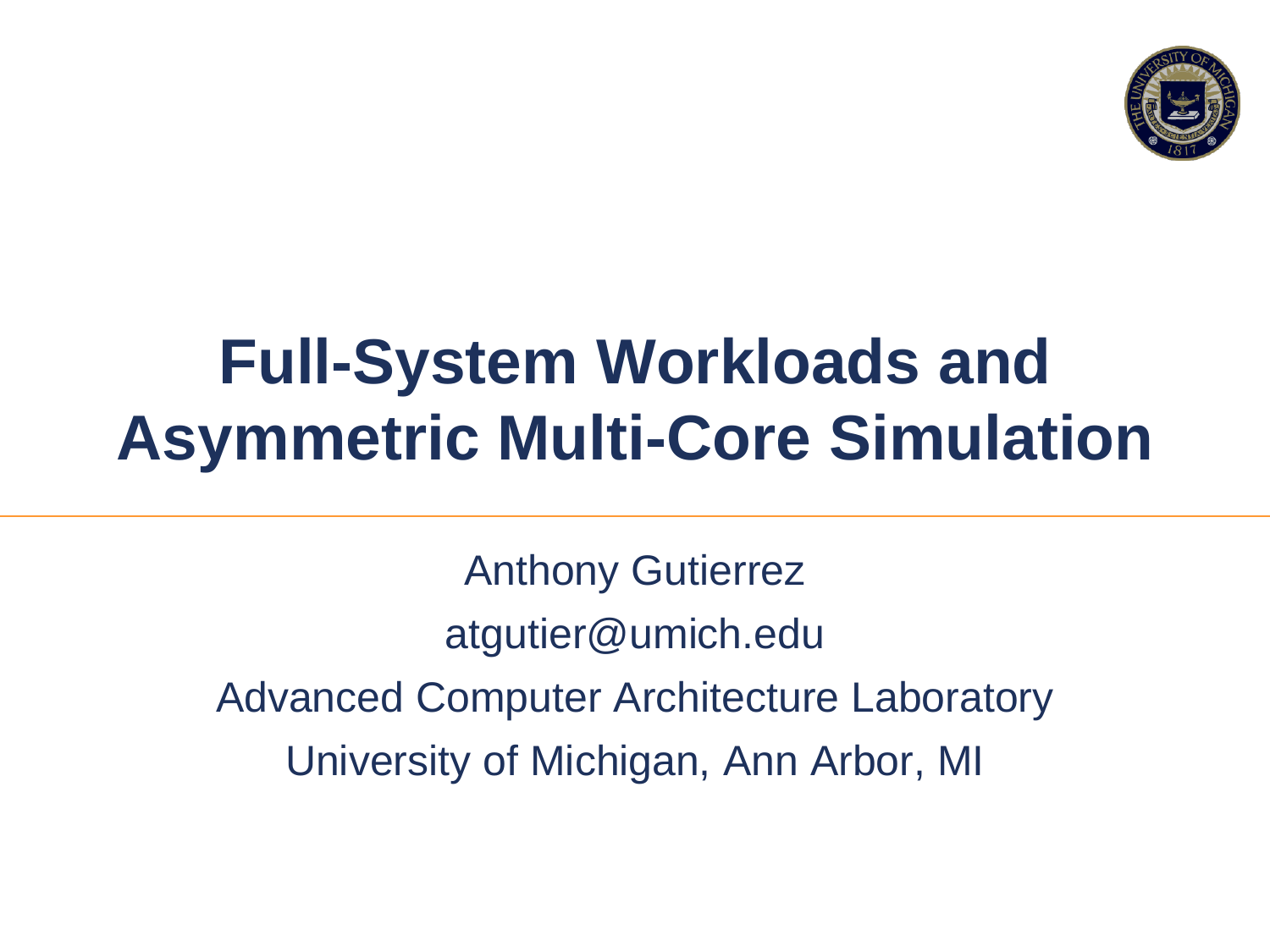## **Outline**

- Part I: Using Full-System Workloads
	- **Available Full-System Workloads**
	- **Beyond SPEC CPU: Java Workloads**
	- **BBench: Example Interactive Workload**
	- **Interactive Workload Challenges and What We Need**
- Part II: Asymmetric Multi-Core Simulation
	- **Modeling an Asymmetric Multi-Core Simulation**
	- **Thread Migration in gem5**
	- What is Still Missing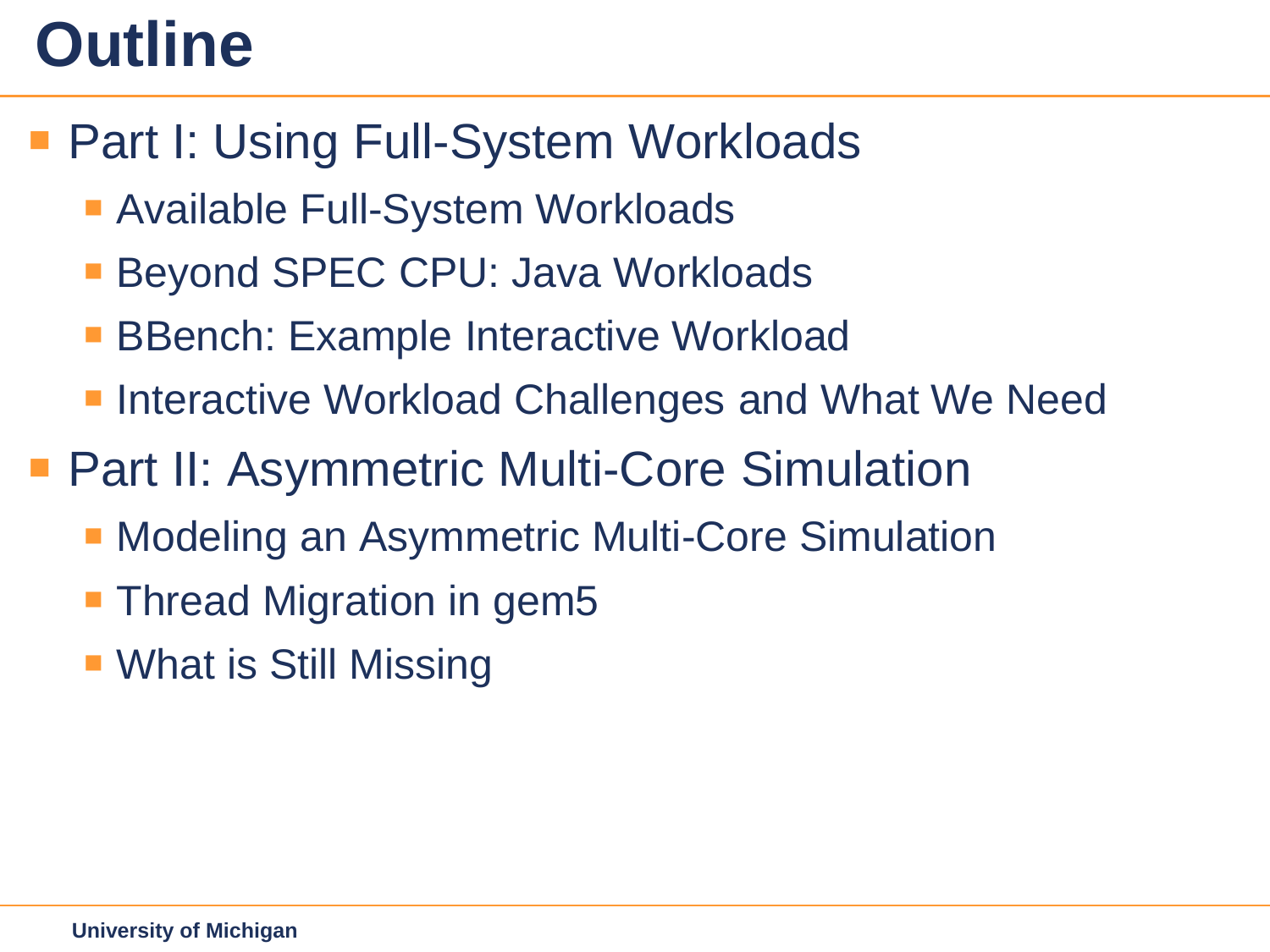#### **Full-System Workloads, What's out There? (ARM)**

- gem5 can support workloads for Android/Linux out of the box
	- Models RealView/Versatile Express development boards
- Have successfully run Android and Ubuntu
	- **With gui support over VNC**
- Need to compile OS, kernel, and workloads for proper target
	- **Nay also need to modify startup scripts and other file on image**
- Pre-compiled disk images and kernels exist as well
	- Linaro (Ubuntu) and BBench (Android) images

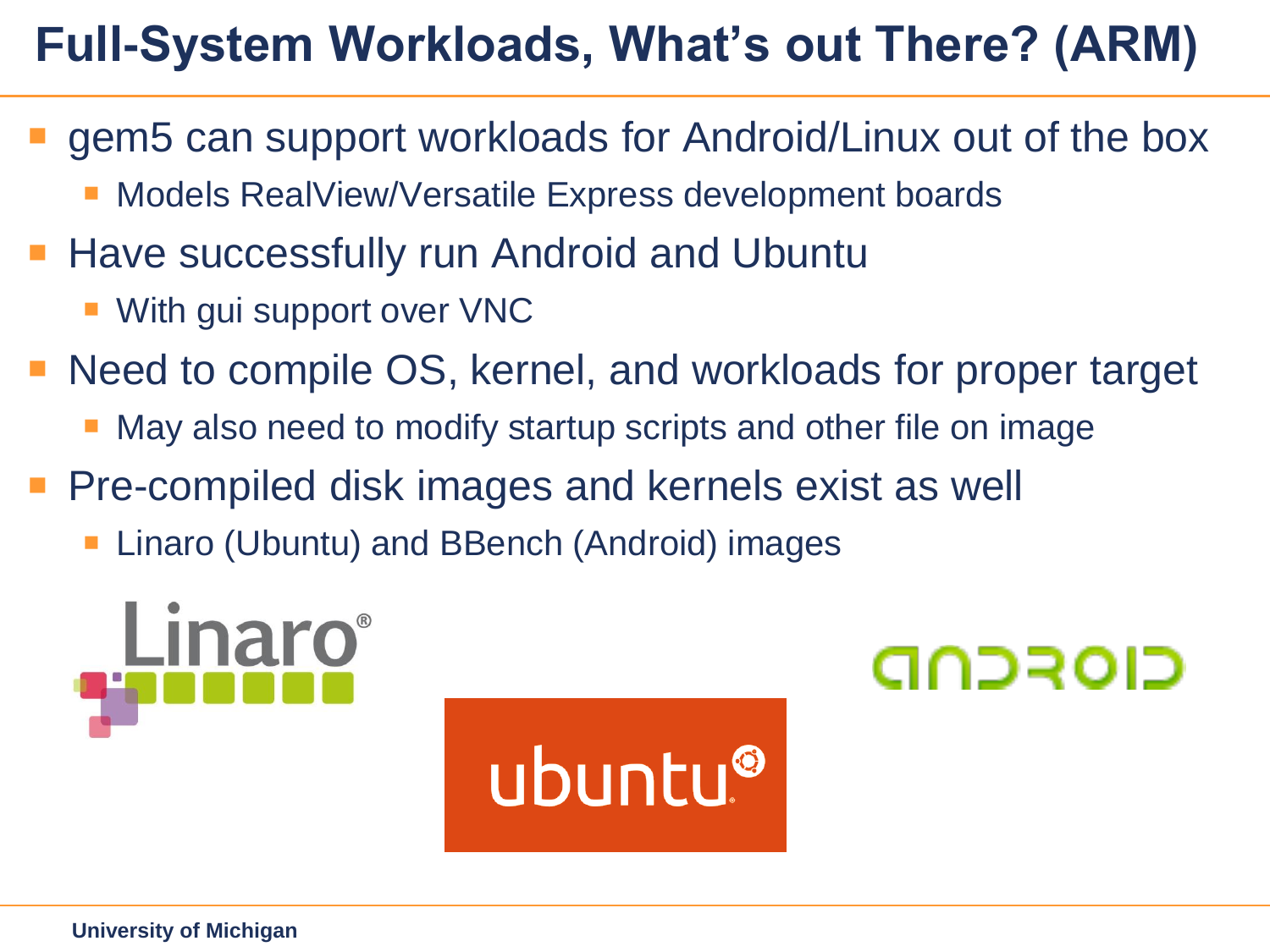## **Beyond SPEC CPU: Java Workloads**

#### DaCapo Benchmarks

- Real-world, open-source Java benchmarks
- Need full-system simulation
	- **Can't really compile statically**
	- Need Java VM and associated libraries
	- **Appropriate OS: Ubuntu**
- Can utilize QEMU to install required packages quickly

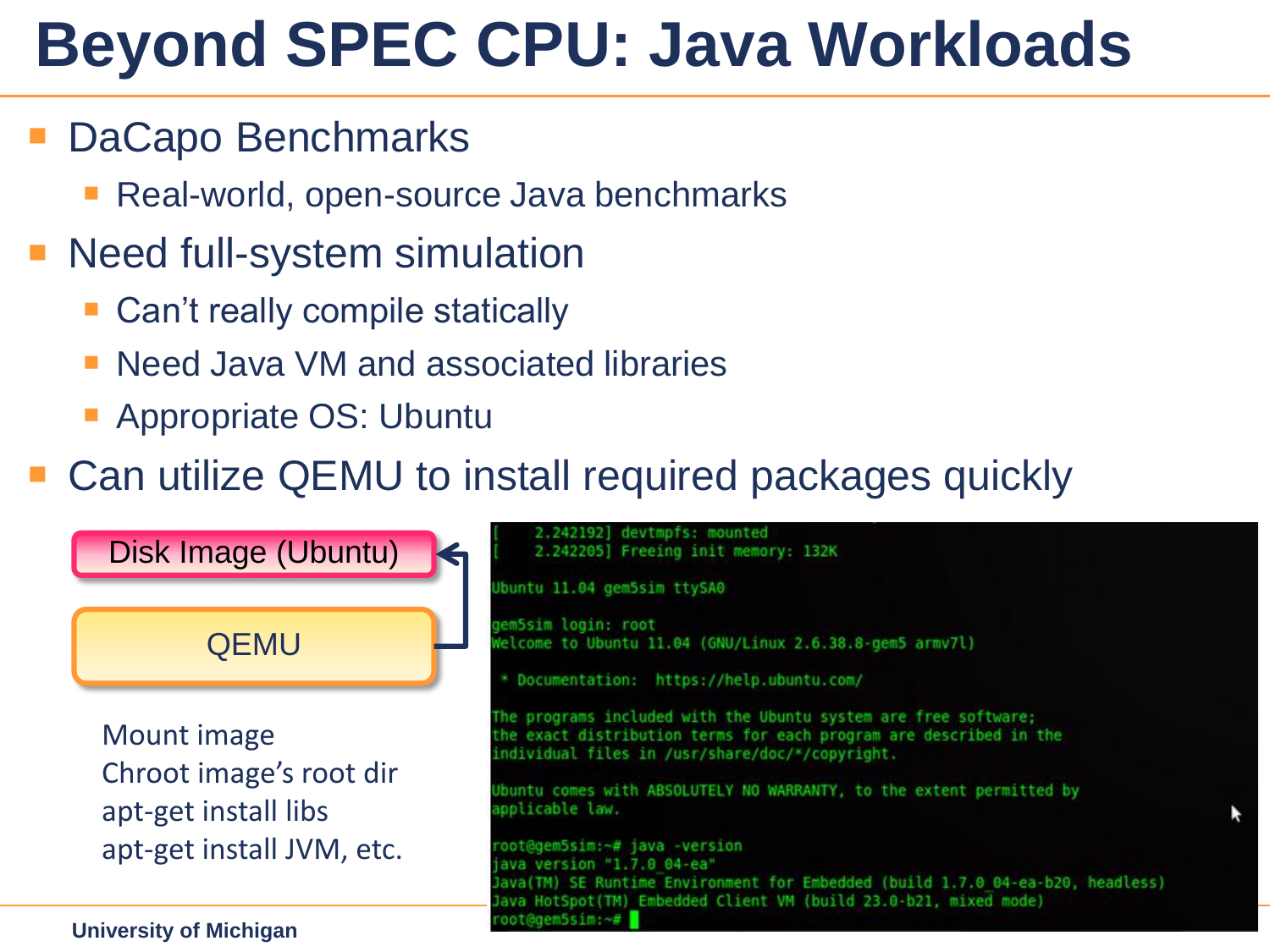#### Web-browser benchmark

- Collection of several relevant pages scraped from the web in 2011
- JavaScript automates the rendering of each page
- Ported to gem5 on both Gingerbread and ICS



|                |      | <b>MichiganEngineering</b>                                                                                 |       |       |  |
|----------------|------|------------------------------------------------------------------------------------------------------------|-------|-------|--|
|                |      |                                                                                                            |       |       |  |
|                |      | University of Michigan BBench version 2.0                                                                  |       |       |  |
|                |      |                                                                                                            |       |       |  |
| <b>Results</b> |      |                                                                                                            |       |       |  |
|                |      | Site Name Cold Start Time Avg Warm Page Rendering Time (ms) Std Dev of Warm Runs \$6Coeff Var of Warm Runs |       |       |  |
| amazon         | 169  | 145.75                                                                                                     | 7.85  | 5.39  |  |
| bbc            | 532  | 344.25                                                                                                     | 28.65 | 8.32  |  |
| cnn            | 469  | 417.00                                                                                                     | 19.34 | 4.64  |  |
| craigslist     | 109  | 87.50                                                                                                      | 4.15  | 4.75  |  |
| ebay           | 343  | 203.00                                                                                                     | 26.20 | 12.91 |  |
| espn           | 768  | 563.25                                                                                                     | 11.84 | 2.10  |  |
| google         | 57   | 38.25                                                                                                      | 4.09  | 10.68 |  |
| msn            | 774  | 534.00                                                                                                     | 14.59 | 2.73  |  |
| slashdot       | 2405 | 399.75                                                                                                     | 9.91  | 2.48  |  |
| twitter        | 281  | 331.00                                                                                                     | 20.86 | 6.30  |  |
|                | 574  | 474.00                                                                                                     | 32.69 | 6.90  |  |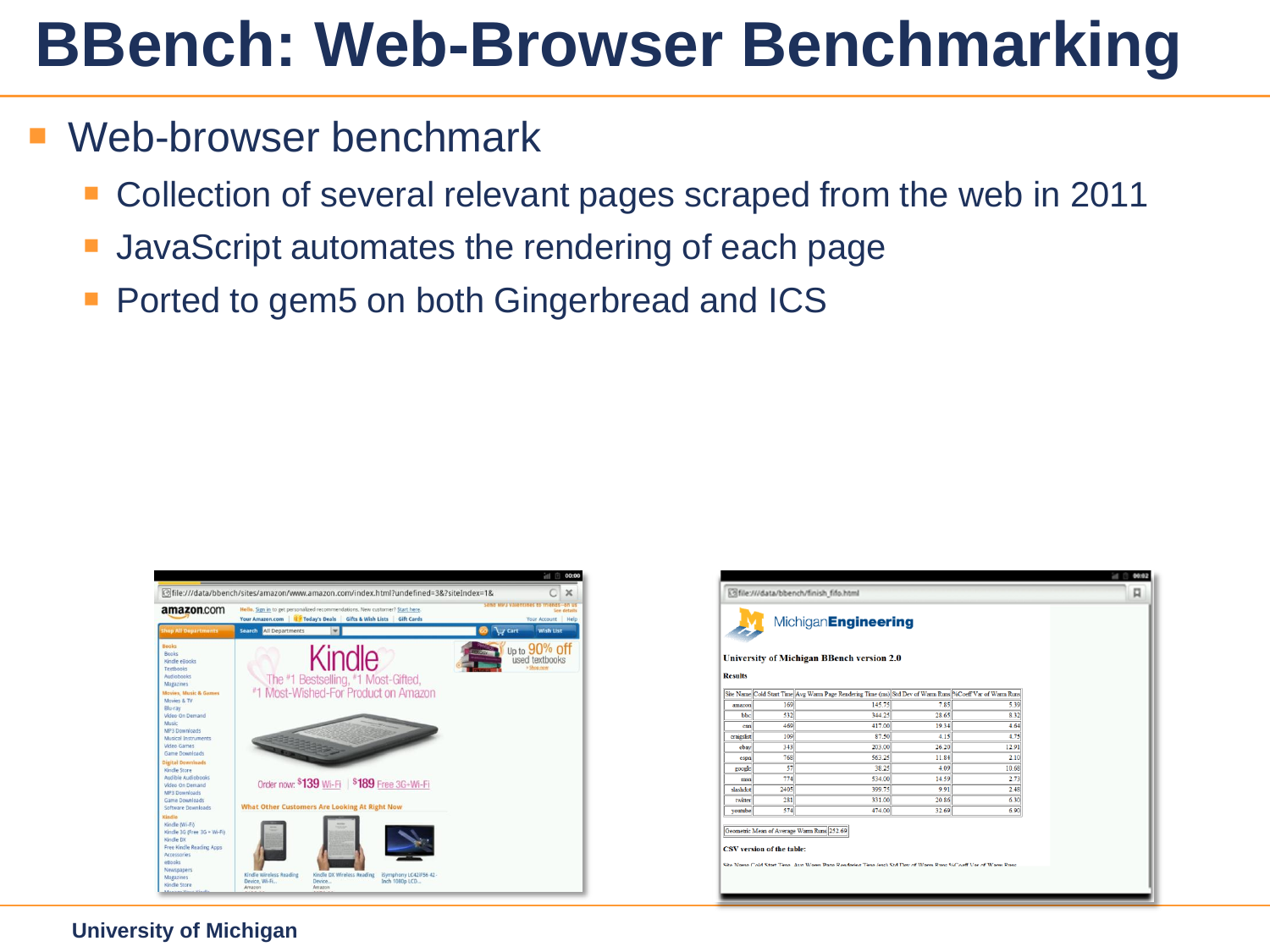#### Web-browser benchmark

- Collection of several relevant pages scraped from the web in 2011
- JavaScript automates the rendering of each page
- Ported to gem5 on both Gingerbread and ICS
- **Challenges** 
	- Can't interact very easily Ensure BBench is fully automated



|                |                           | <b>MichiganEngineering</b>                                                                                                                              |       |       |  |
|----------------|---------------------------|---------------------------------------------------------------------------------------------------------------------------------------------------------|-------|-------|--|
| <b>Results</b> |                           | University of Michigan BBench version 2.0                                                                                                               |       |       |  |
|                |                           | Site Name Cold Start Time Avg Warm Page Rendering Time (ms) Std Dev of Warm Runs 96Coeff Var of Warm Runs                                               |       |       |  |
| amazon         | 169                       | 145.75                                                                                                                                                  | 7.85  | 5.39  |  |
| bbc            | 532                       | 344.25                                                                                                                                                  | 28.65 | 8.32  |  |
| enn            | 469                       | 417.00                                                                                                                                                  | 19.34 | 464   |  |
| craigslist     | 109                       | 87.50                                                                                                                                                   | 4.15  | 4.75  |  |
| ebay           | 343                       | 203.00                                                                                                                                                  | 26.20 | 12.91 |  |
| espa           | 768                       | 563.25                                                                                                                                                  | 11.84 | 2.10  |  |
| google         | 57                        | 38.25                                                                                                                                                   | 4.09  | 10.68 |  |
| msn            | 774                       | 534.00                                                                                                                                                  | 14.59 | 2.73  |  |
| slashdot       | 2405                      | 399.75                                                                                                                                                  | 9.91  | 2.48  |  |
| twitter        | 281                       | 331.00                                                                                                                                                  | 20.86 | 6.30  |  |
| youtube        | 574                       | 474.00                                                                                                                                                  | 32.69 | 6.90  |  |
|                | CSV version of the table: | Geometric Mean of Average Warm Runs 252.69<br>Site Name Cold Start Time, Avg Warm Page Rendering Time (ms) Std Dev of Warm Runs %Coeff Var of Warm Runs |       |       |  |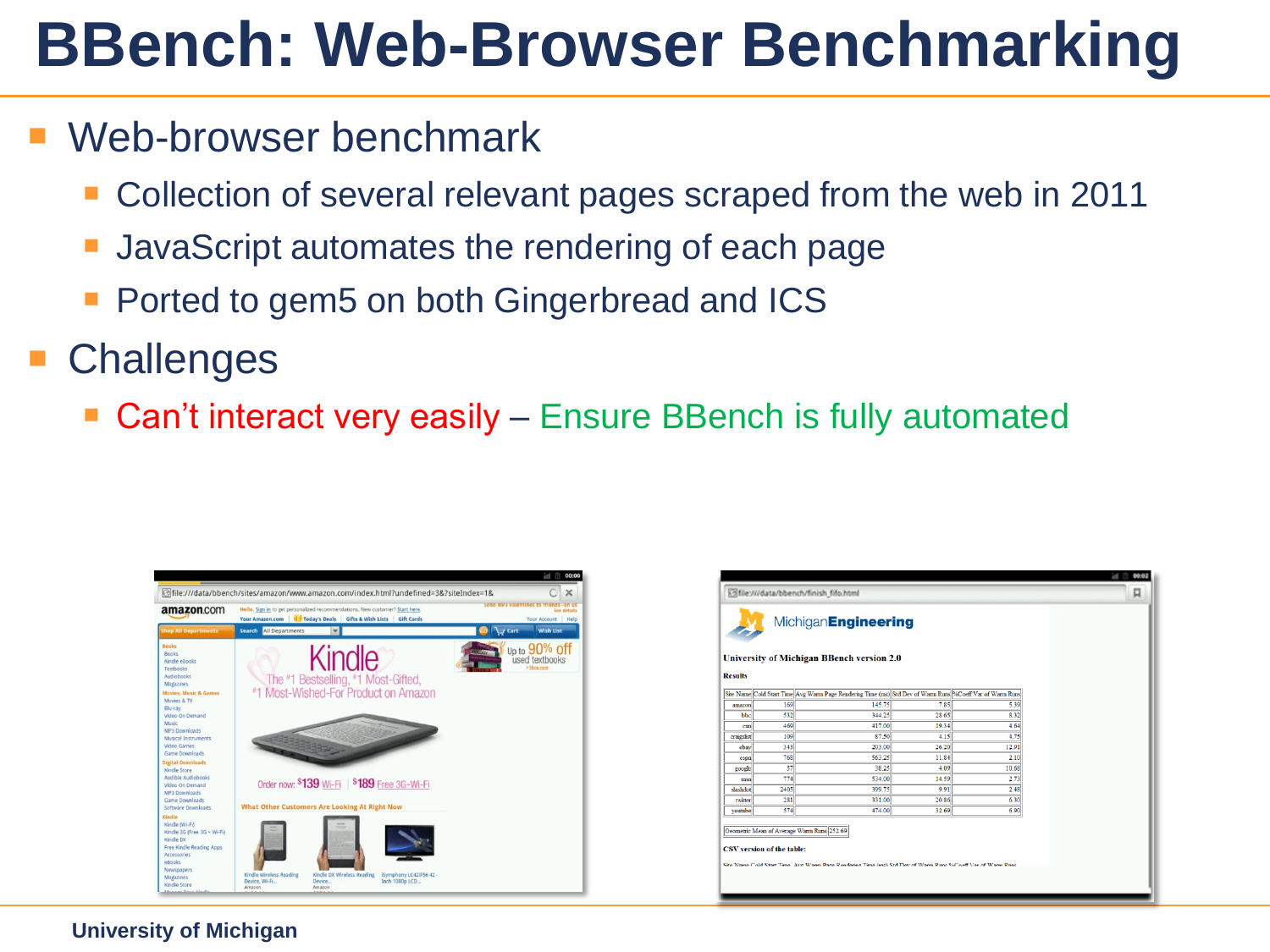#### Web-browser benchmark

- Collection of several relevant pages scraped from the web in 2011
- JavaScript automates the rendering of each page
- Ported to gem5 on both Gingerbread and ICS
- **Challenges** 
	- Can't interact very easily Ensure BBench is fully automated
	- Terminate when benchmark finishes Tricky scripting to terminate run



| <b>Results</b> |      | University of Michigan BBench version 2.0                                                                |       |       |  |  |  |
|----------------|------|----------------------------------------------------------------------------------------------------------|-------|-------|--|--|--|
|                |      | Site Name Cold Start Time Avg Warm Page Rendering Time (ms) Std Dev of Warm Runs %Coeff Var of Warm Runs |       |       |  |  |  |
| amazon         | 169  | 145.75                                                                                                   | 7.85  | 5.39  |  |  |  |
| bbc            | 532  | 344.25                                                                                                   | 28.65 | 8.32  |  |  |  |
| cnn            | 469  | 417.00                                                                                                   | 19.34 | 4.64  |  |  |  |
| craigslist     | 109  | 87.50                                                                                                    | 4.15  | 4.75  |  |  |  |
| ebay           | 343  | 203.00                                                                                                   | 26.20 | 12.91 |  |  |  |
| espn           | 768  | 563.25                                                                                                   | 11.84 | 2.10  |  |  |  |
| google         | 57   | 38.25                                                                                                    | 4.09  | 10.68 |  |  |  |
| msn            | 774  | 534.00                                                                                                   | 14.59 | 2.73  |  |  |  |
| slashdot       | 2405 | 399.75                                                                                                   | 9.91  | 2.48  |  |  |  |
| twitter        | 281  | 331.00                                                                                                   | 20.86 | 6.30  |  |  |  |
| youtube        | 574  | 474.00                                                                                                   | 32.69 | 6.90  |  |  |  |
|                |      |                                                                                                          |       |       |  |  |  |
|                |      | Geometric Mean of Average Warm Runs 252.69                                                               |       |       |  |  |  |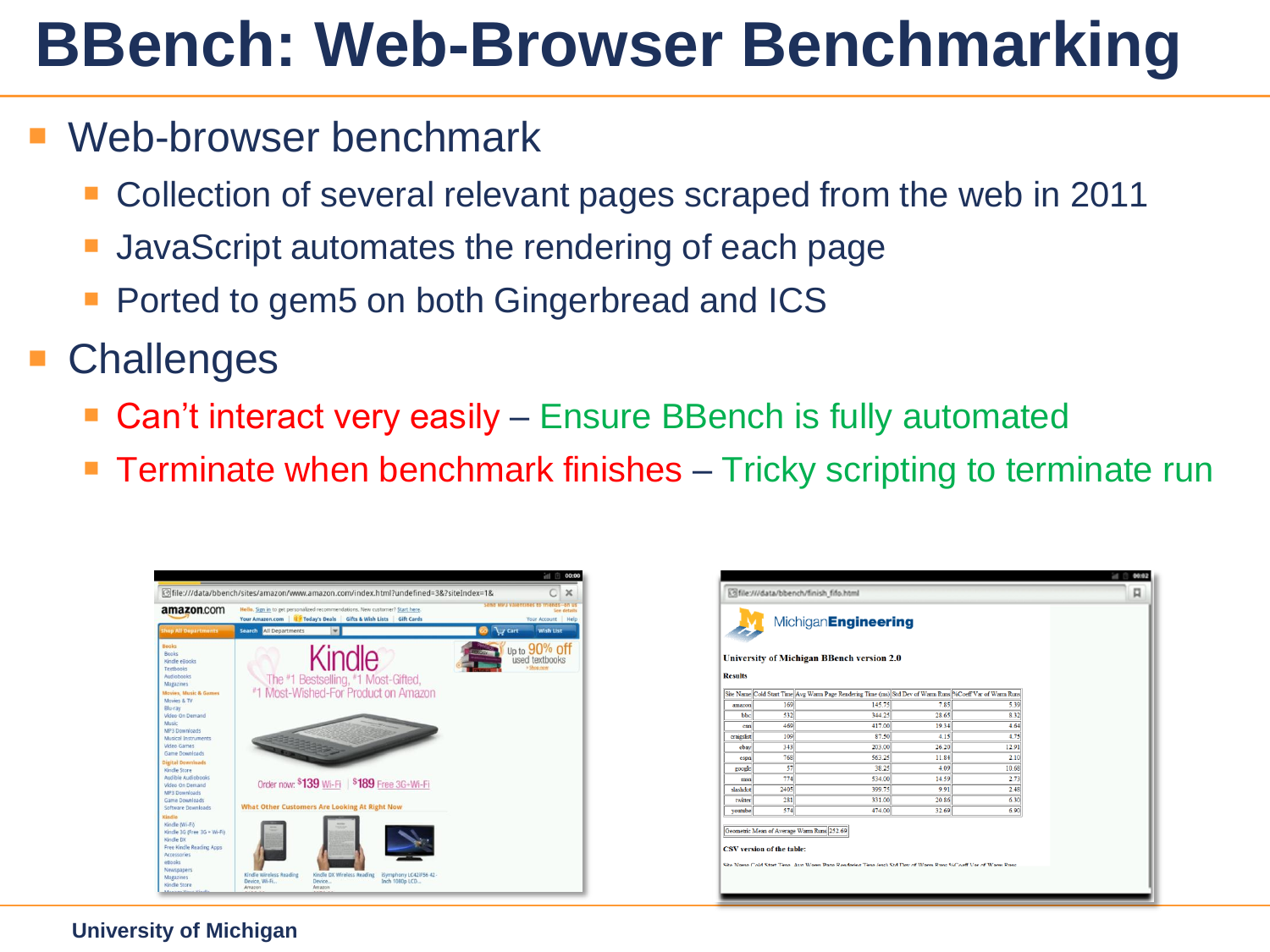#### Web-browser benchmark

- Collection of several relevant pages scraped from the web in 2011
- JavaScript automates the rendering of each page
- Ported to gem5 on both Gingerbread and ICS
- **Challenges** 
	- Can't interact very easily Ensure BBench is fully automated
	- Terminate when benchmark finishes Tricky scripting to terminate run
	- Prevent screen from locking Modify Android FS source to prevent lock



| <b>MichiganEngineering</b><br>University of Michigan BBench version 2.0<br><b>Results</b> |      |                                            |       |       |  |
|-------------------------------------------------------------------------------------------|------|--------------------------------------------|-------|-------|--|
|                                                                                           |      |                                            |       |       |  |
| amazon                                                                                    | 169  | 145.75                                     | 7.85  | 5.39  |  |
| bbc                                                                                       | 532  | 344.25                                     | 28.65 | 8.32  |  |
| cnn                                                                                       | 469  | 417.00                                     | 19.34 | 464   |  |
| craigslist                                                                                | 109  | 87,50                                      | 4.15  | 4.75  |  |
| ebay                                                                                      | 343  | 203.00                                     | 26.20 | 12.91 |  |
| espa                                                                                      | 768  | 563.25                                     | 11.84 | 2.10  |  |
| google                                                                                    | 57   | 38.25                                      | 4.09  | 10.68 |  |
| msn                                                                                       | 774  | 534.00                                     | 14.59 | 2.73  |  |
| slashdot                                                                                  | 2405 | 399.75                                     | 9.91  | 2.48  |  |
| twitter                                                                                   | 281  | 331.00                                     | 20.86 | 6.30  |  |
| youtube                                                                                   | 574  | 474.00                                     | 32.69 | 6.90  |  |
|                                                                                           |      | Geometric Mean of Average Warm Runs 252.69 |       |       |  |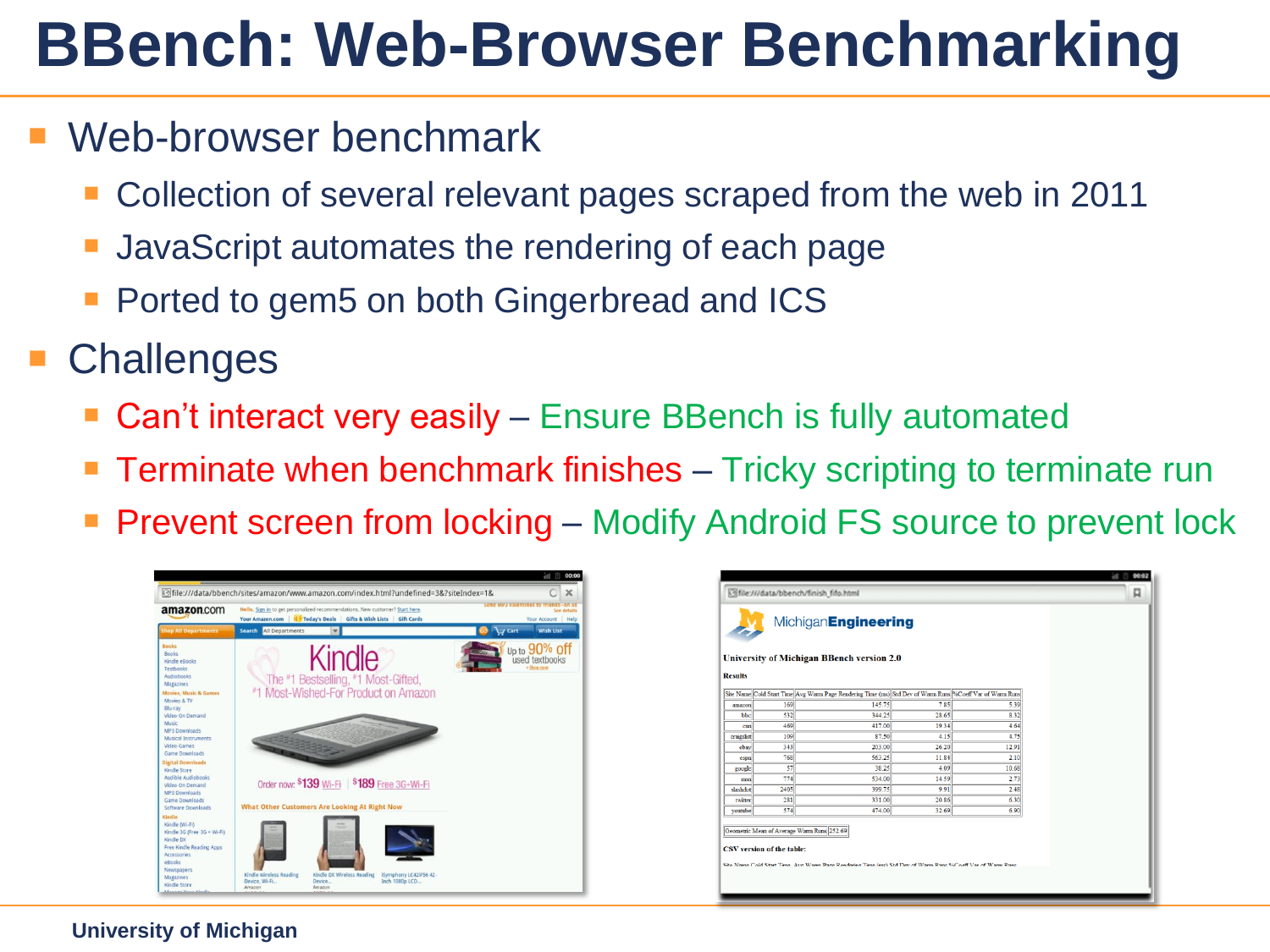#### 9 **Challenges with Interactive Applications**

- Running interactive applications
	- How do we automate these apps?
	- How do me model interactivity?
- What if the application relies on devices?
	- GPS, GPU, radio, etc.
	- E.g., BBench on gem5 spends majority of time in SW rendering no GPU
- Things I'd like to seem in gem5:
	- Support for more realistic devices
		- Care about interaction with devices, so functional modeling could be enough
	- A centralized location for available workloads

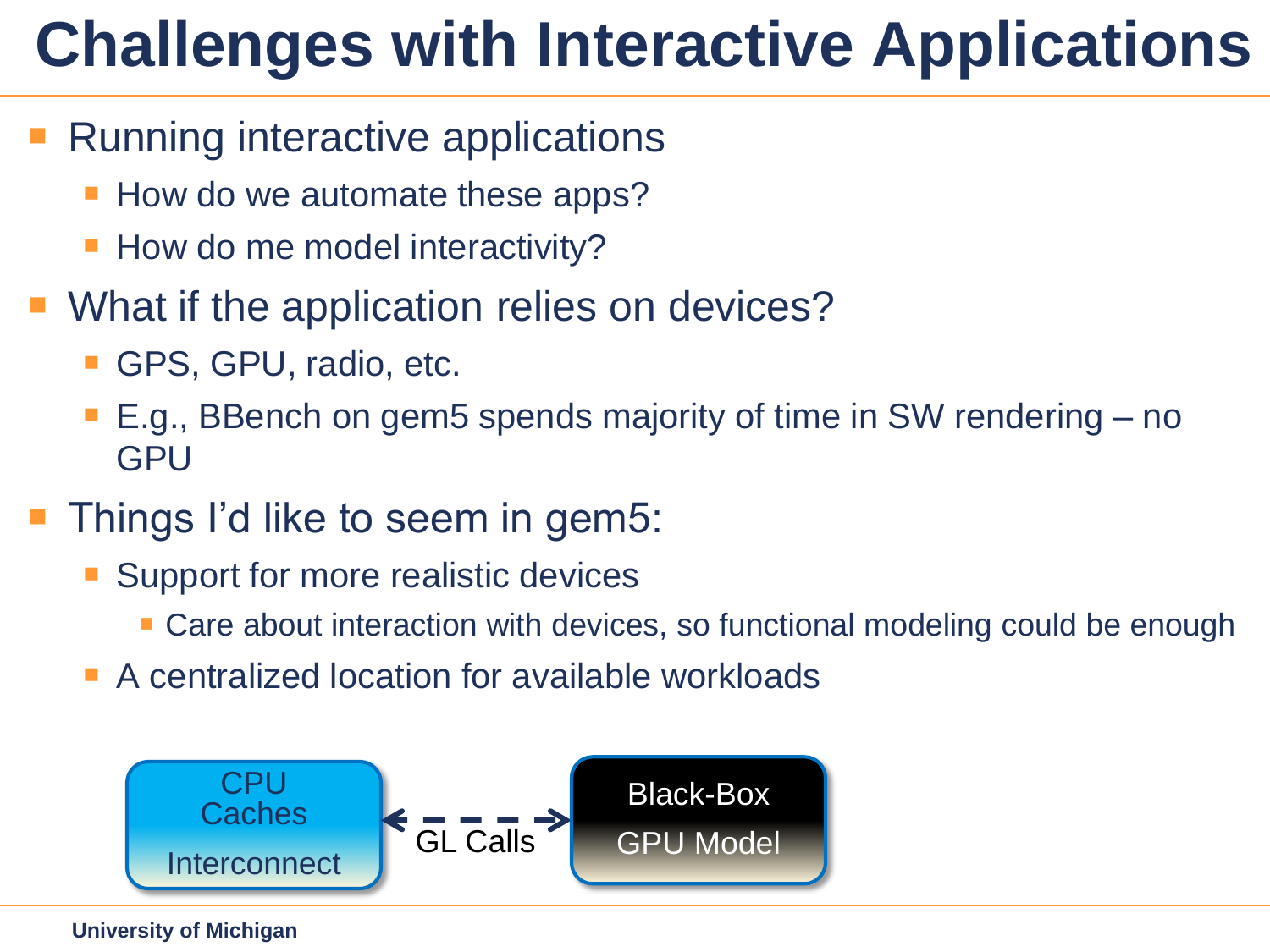## **Outline**

- **Part I: Using Full-System Workloads** 
	- Available Full-System Workloads
	- Beyond SPEC CPU: Java Workloads
	- **BBench: Example Interactive Workload**
	- Interactive Workload Challenges and What We Need
- Part II: Asymmetric Multi-Core Simulation
	- **Modeling an Asymmetric Multi-Core Simulation**
	- **Thread Migration in gem5**
	- **What is Still Missing**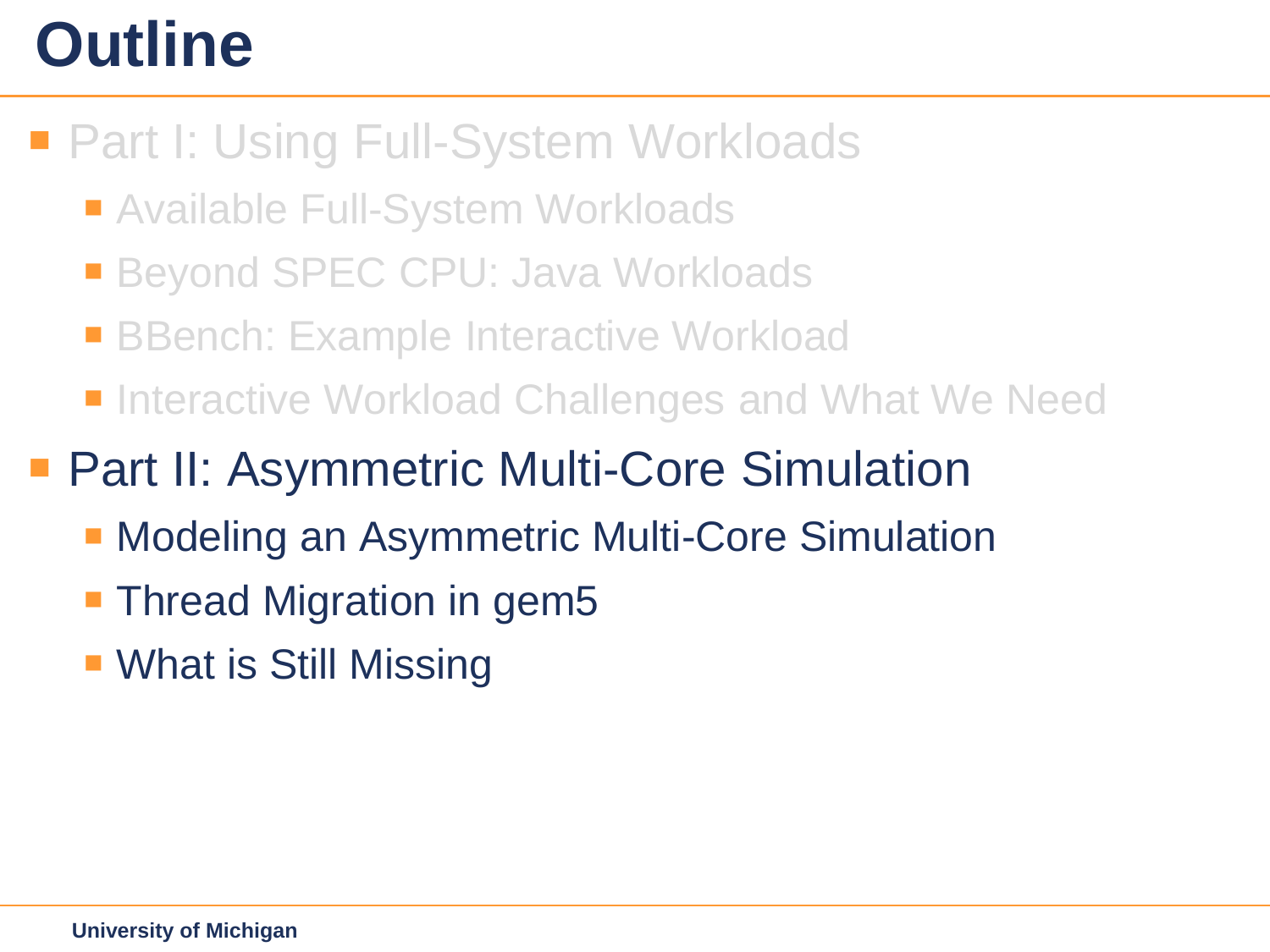#### **Modeling an Asymmetric Multi-Core System**

- gem5 supports several CPU models
	- Out-of-order, in-order, single-cycle timing, atomic
- Generic interface between allows for multiple types at once
	- Out-of-order <-> in-order
	- Out-of-order <-> timing
	- In-order <-> timing
	- Atomic and timing models don't mix well
- Setup everything in Python config scripts



ARM big.LITTLE Processing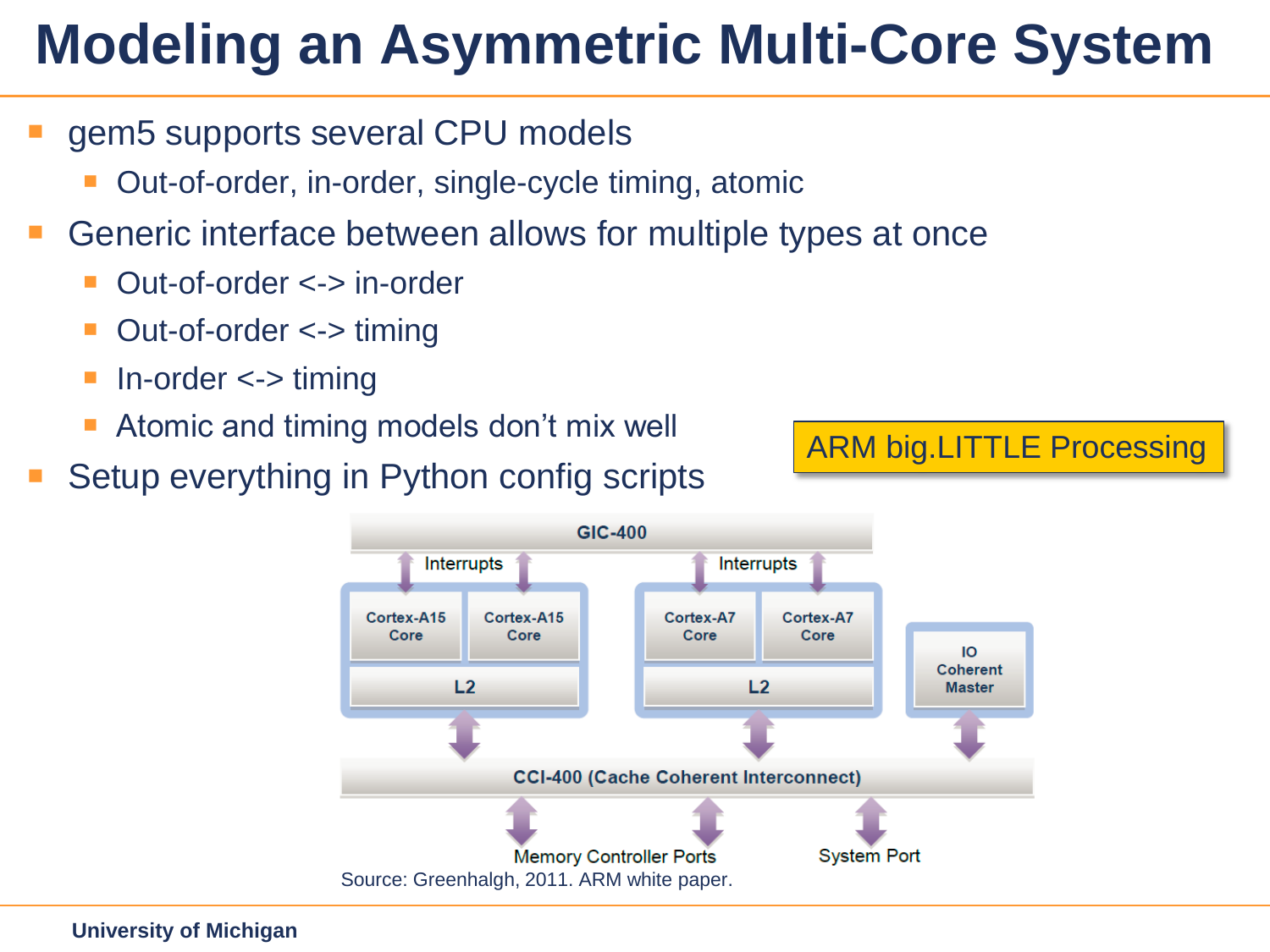# **Two Ways to Model Asymmetric Cores**

#### **1) All cores are always active**

- Inside your config scripts define CPUs of multiple types: test sys.cpus =  $[DerivO3CPU(cpu id=0), InOrderCPU(cpu id=1)]$
- Then, just run simulation as normal
- 2) Only cores of a certain type are active
	- Define multiple lists of CPUs and switch back-and-forth:

test sys.big  $cpus = [DerivO3CPU(cpu id=0), DerivO3CPU(cpu id=1)]$ test sys.big cpus =  $[InOrderCPU(cpu id=0), InOrderCPU(cpu id=1)]$ switch cpu list = [(test sys.big cpu[i], test sys.little cpu[i]) for i in xrange(np)]

Then, on a switch event, use switching infrastructure:

m5.drain(test\_sys) # drains all objects m5.switchCpus(switch\_cpu\_list) # switches the CPUs & transfers state m5.resume(test\_sys) # tell all objects to resume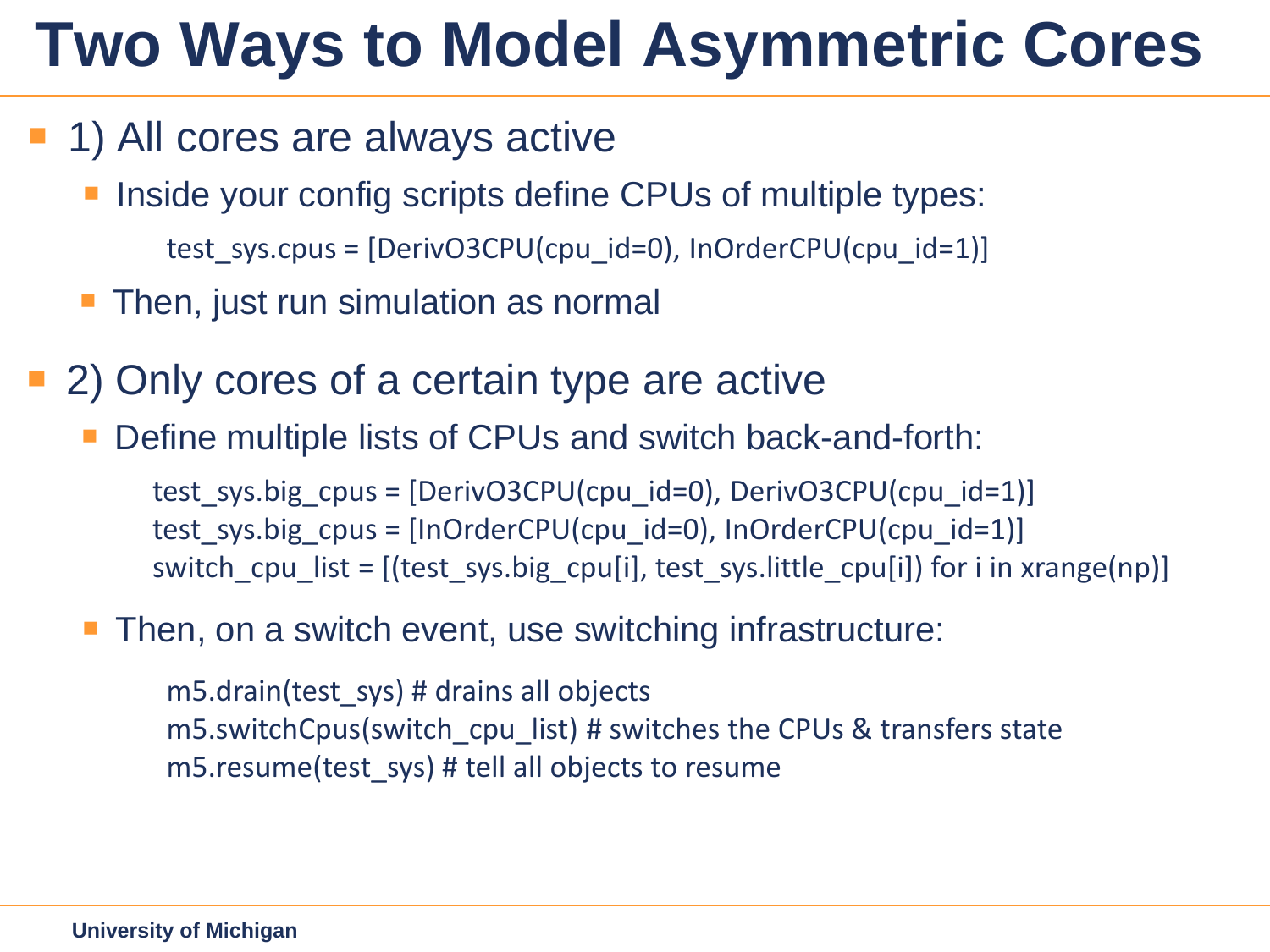■ gem5's built-in drain()/takeOverFrom()/switchOut()/resume() functionality



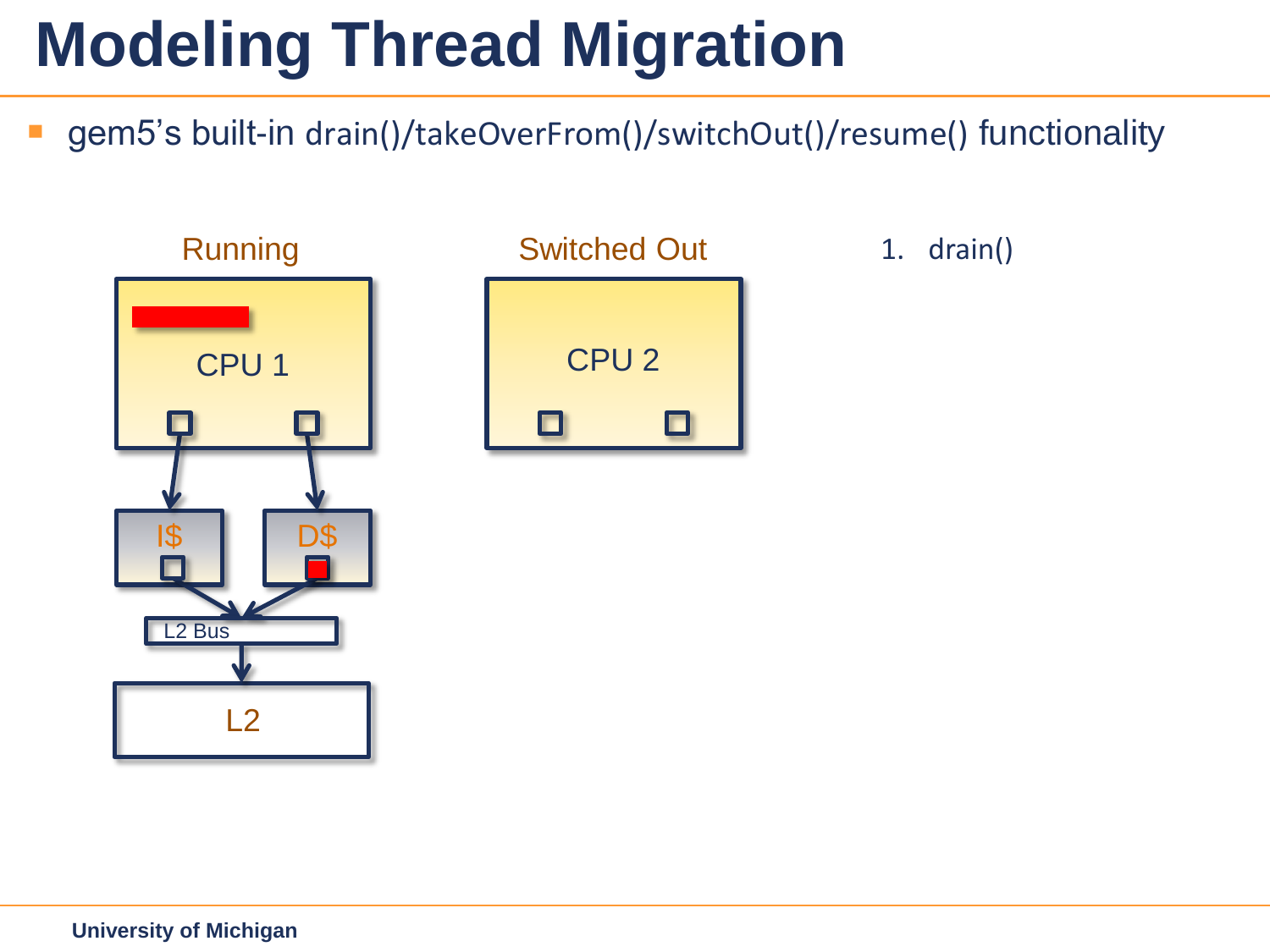■ gem5's built-in drain()/takeOverFrom()/switchOut()/resume() functionality



1. drain()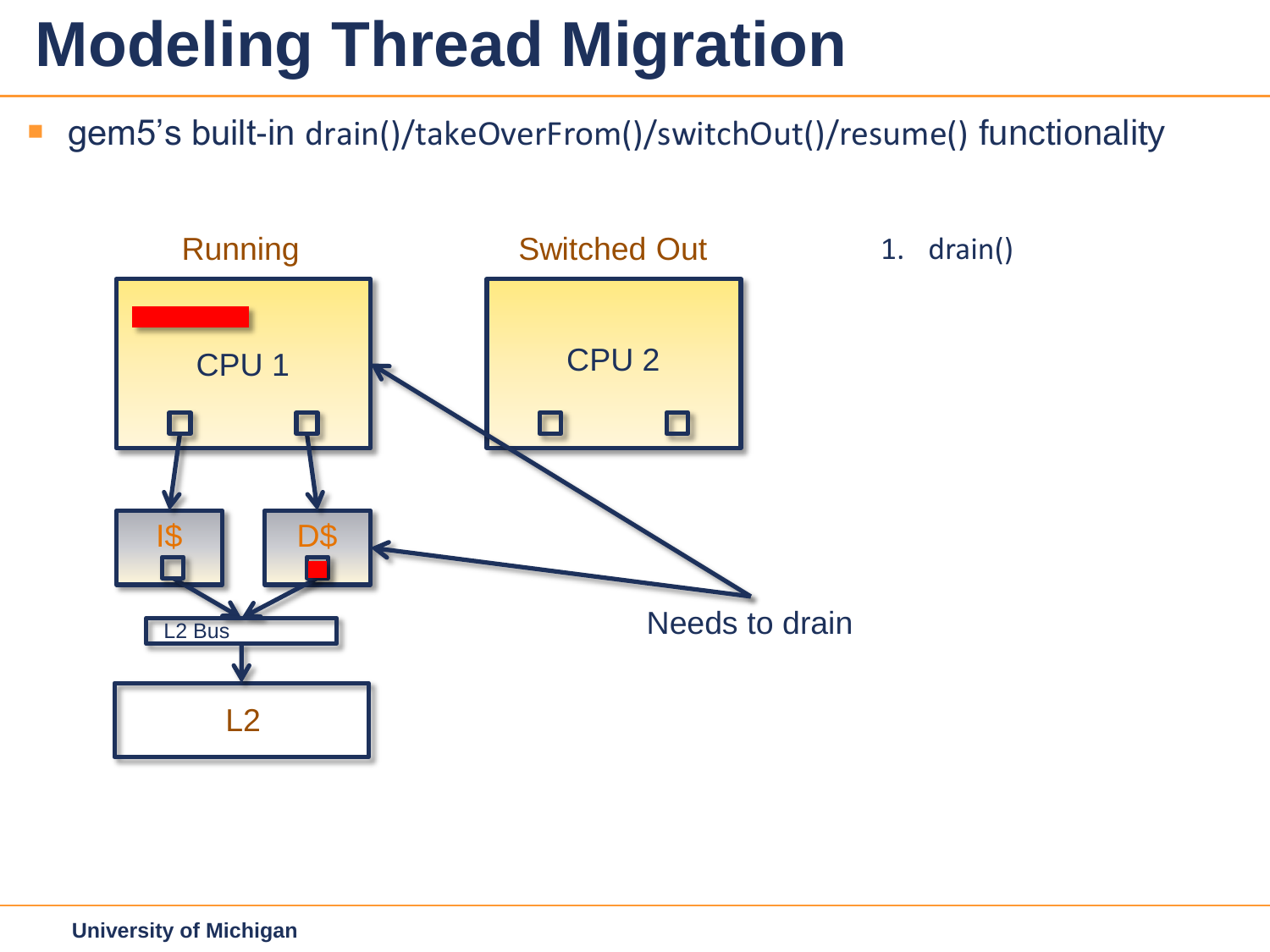■ gem5's built-in drain()/takeOverFrom()/switchOut()/resume() functionality



1. drain()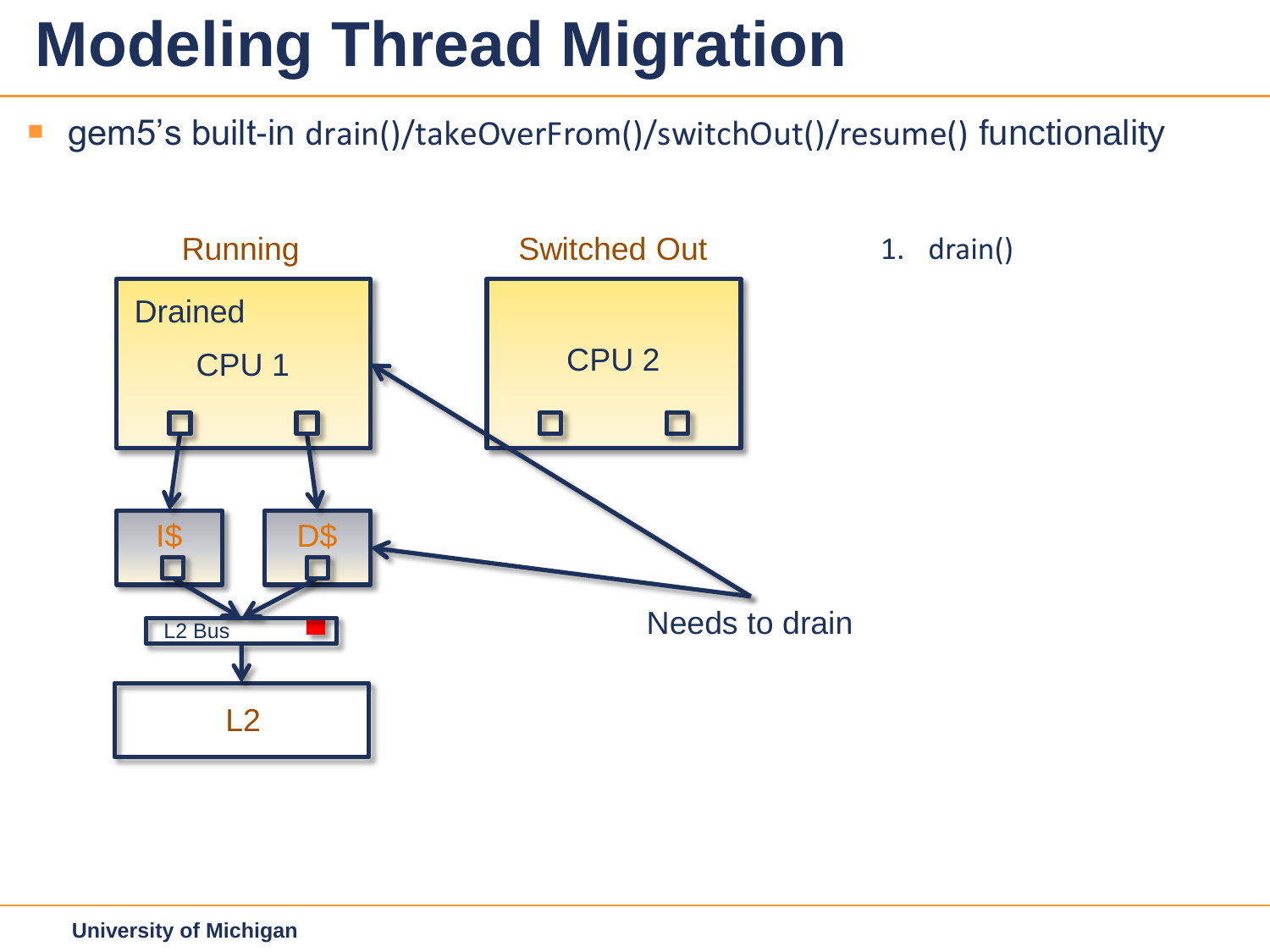■ gem5's built-in drain()/takeOverFrom()/switchOut()/resume() functionality

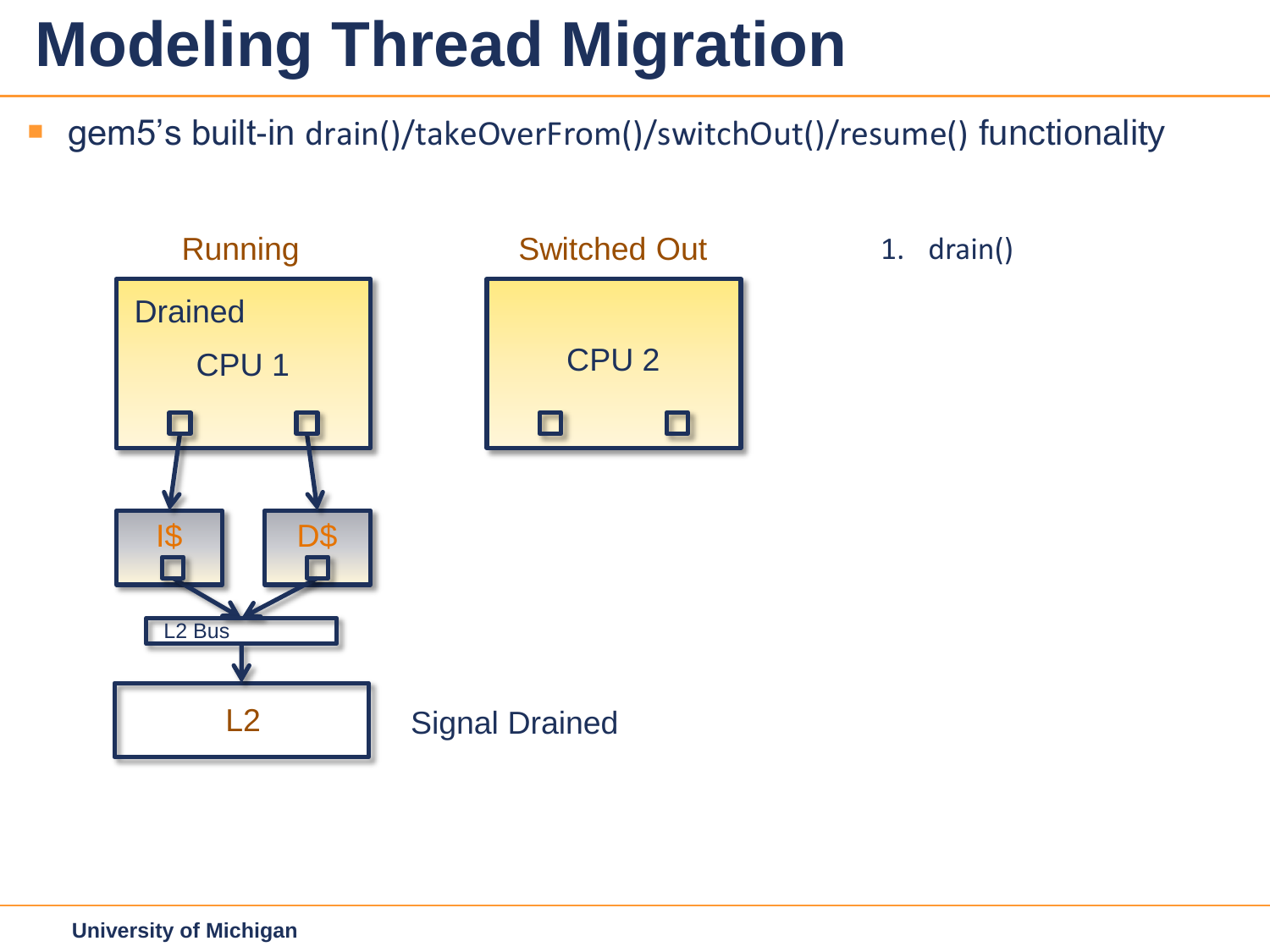■ gem5's built-in drain()/takeOverFrom()/switchOut()/resume() functionality





- 
- 2. switchOut()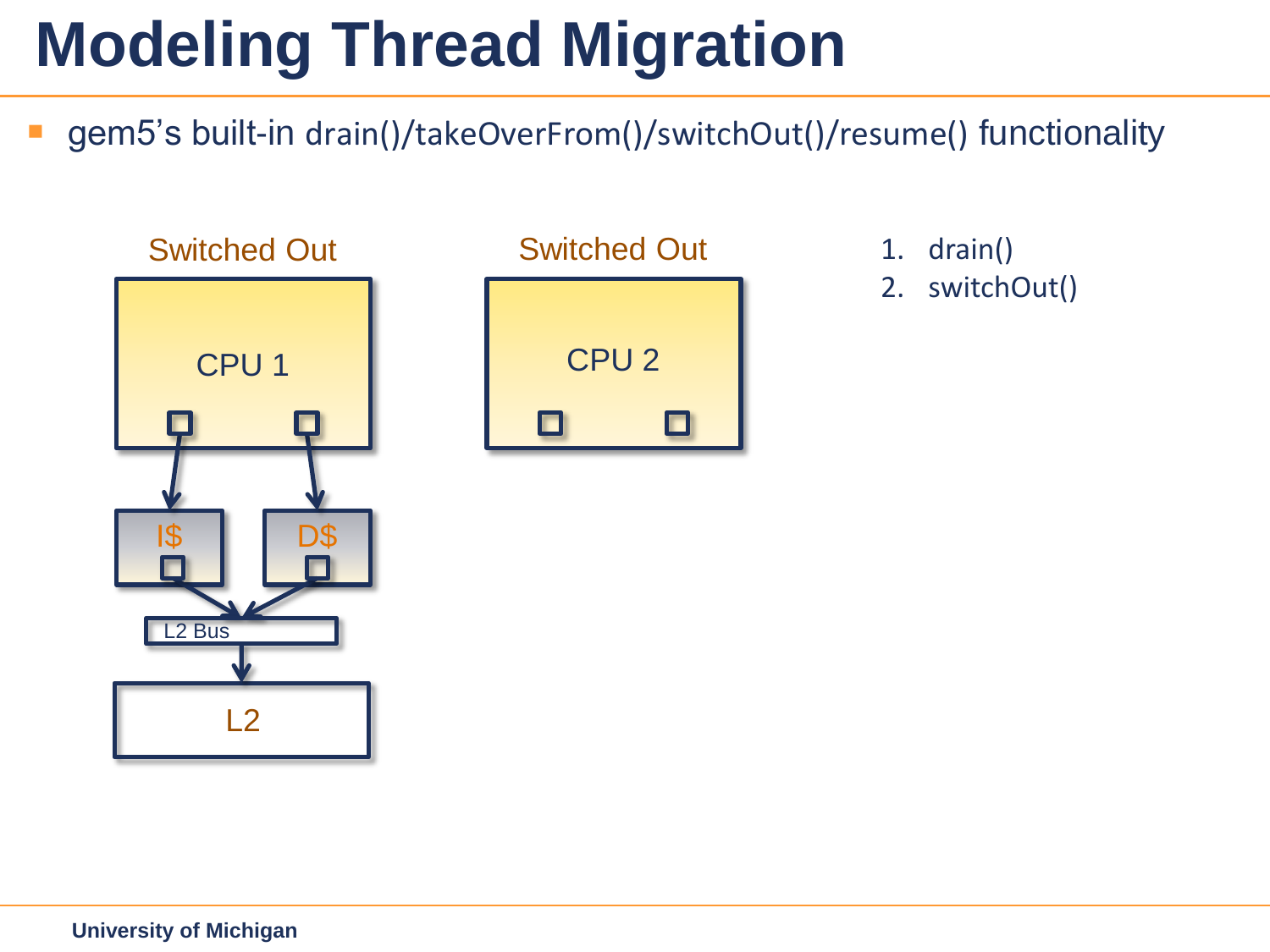gem5's built-in drain()/takeOverFrom()/switchOut()/resume() functionality



- 
- 2. switchOut()
- 3. takeOverFrom()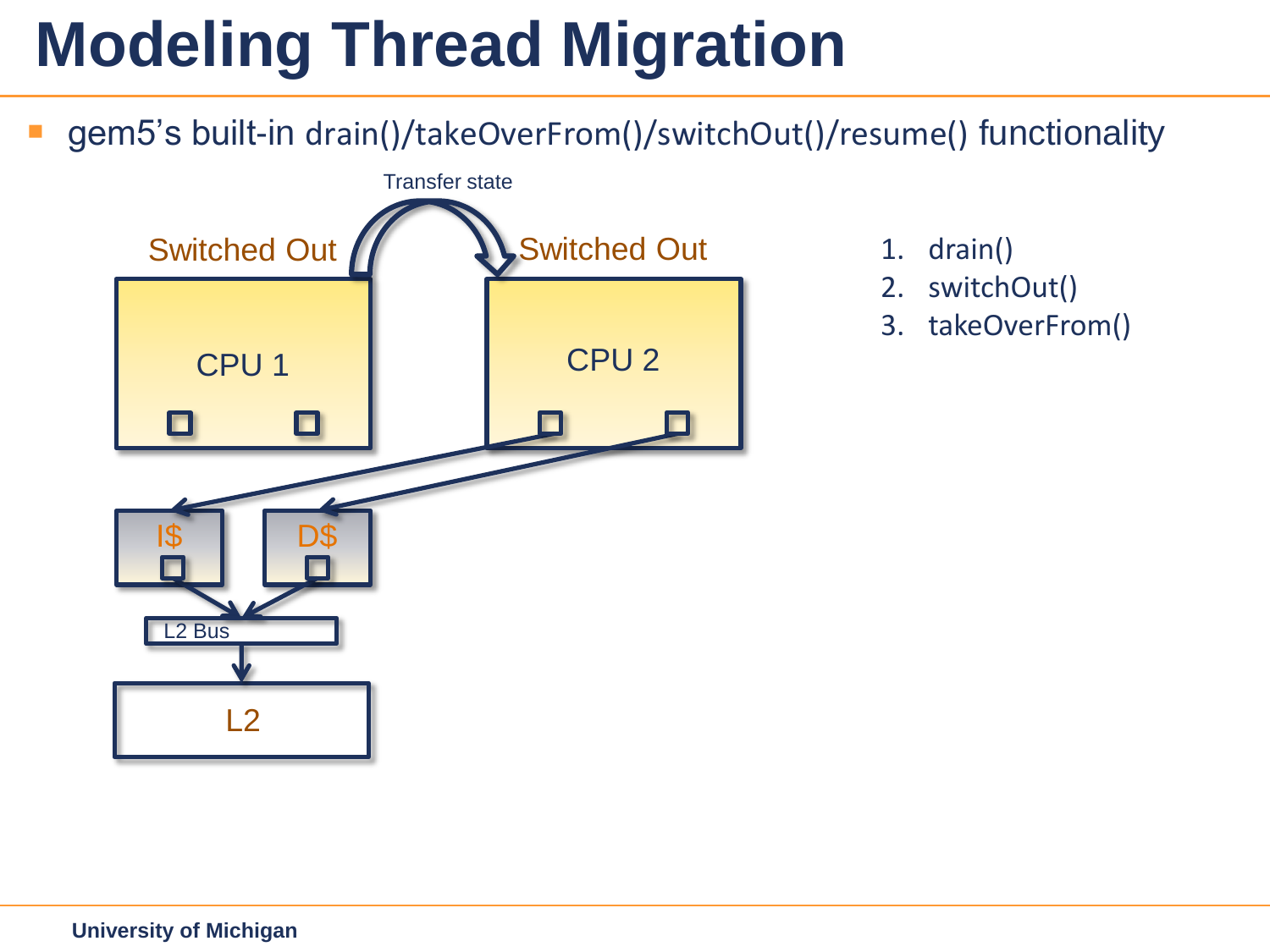gem5's built-in drain()/takeOverFrom()/switchOut()/resume() functionality



- 
- 2. switchOut()
- 3. takeOverFrom()
- 4. Resume()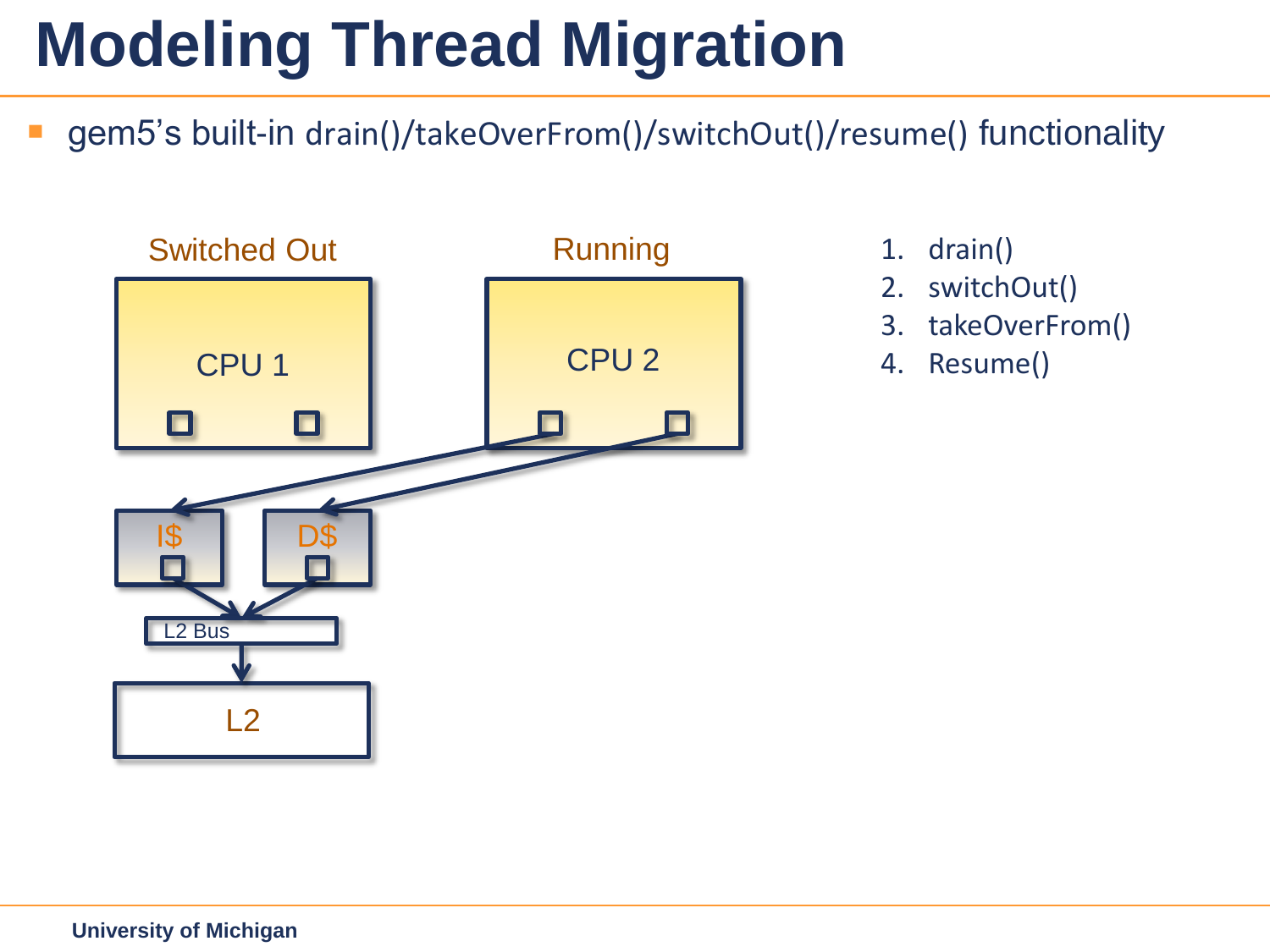# **No Cache Swapping**

- **More realistic migration modeling** 
	- Give each core their own L1 caches
	- In takeOverFrom(), don't swap caches

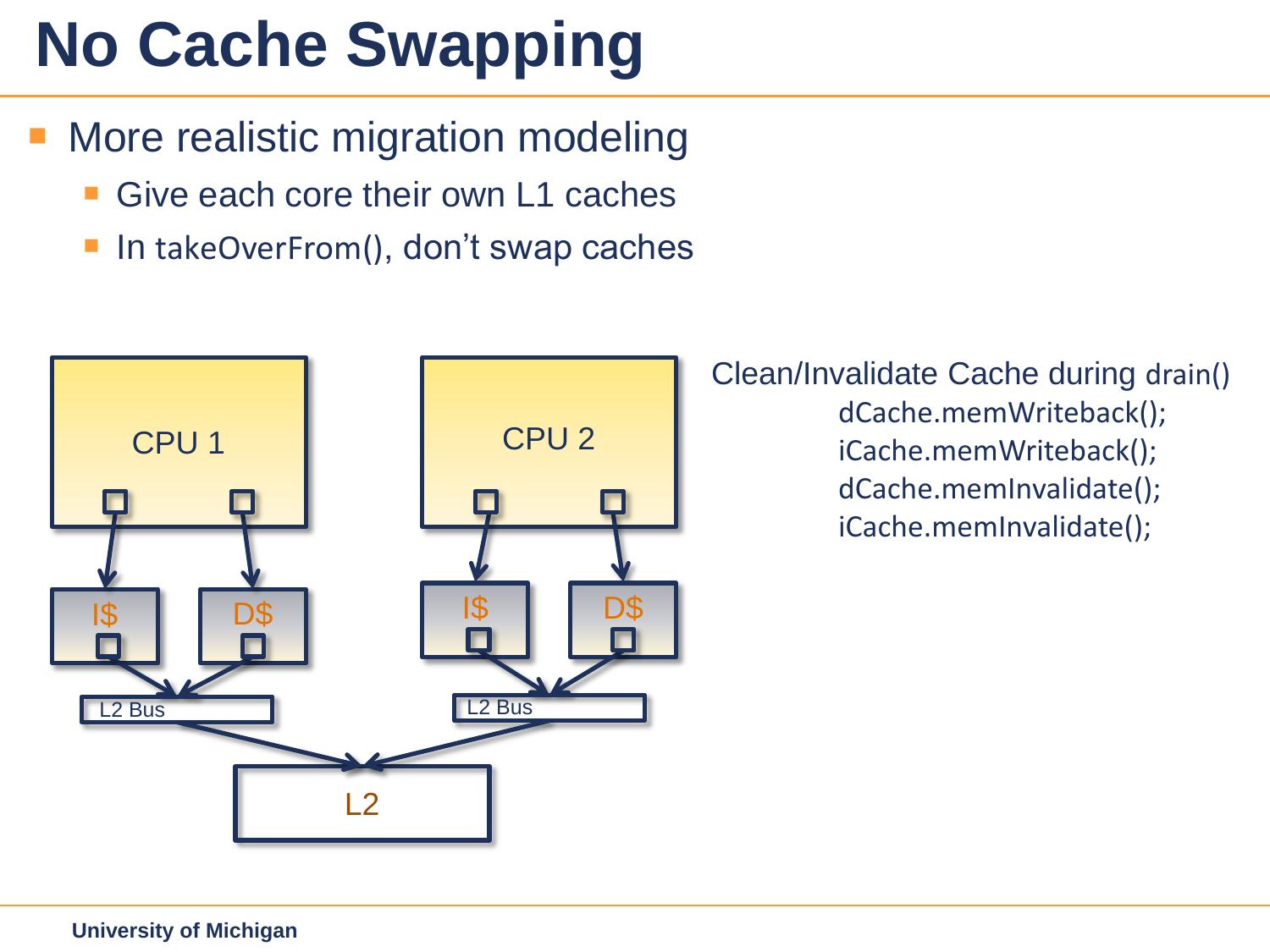# **What's Missing?**

- Realistic timing of thread migration
	- Registers, caches, and all other thread context transferred (atomically)
- InOrderCPU support for ARM, x86
	- Currently using scaled-down O3, or TimingSimpleCPU to model InOrder
- **Account for cache state transfer/cleaning overhead** 
	- Currently, caches are swapped between cores, or cleaned atomically